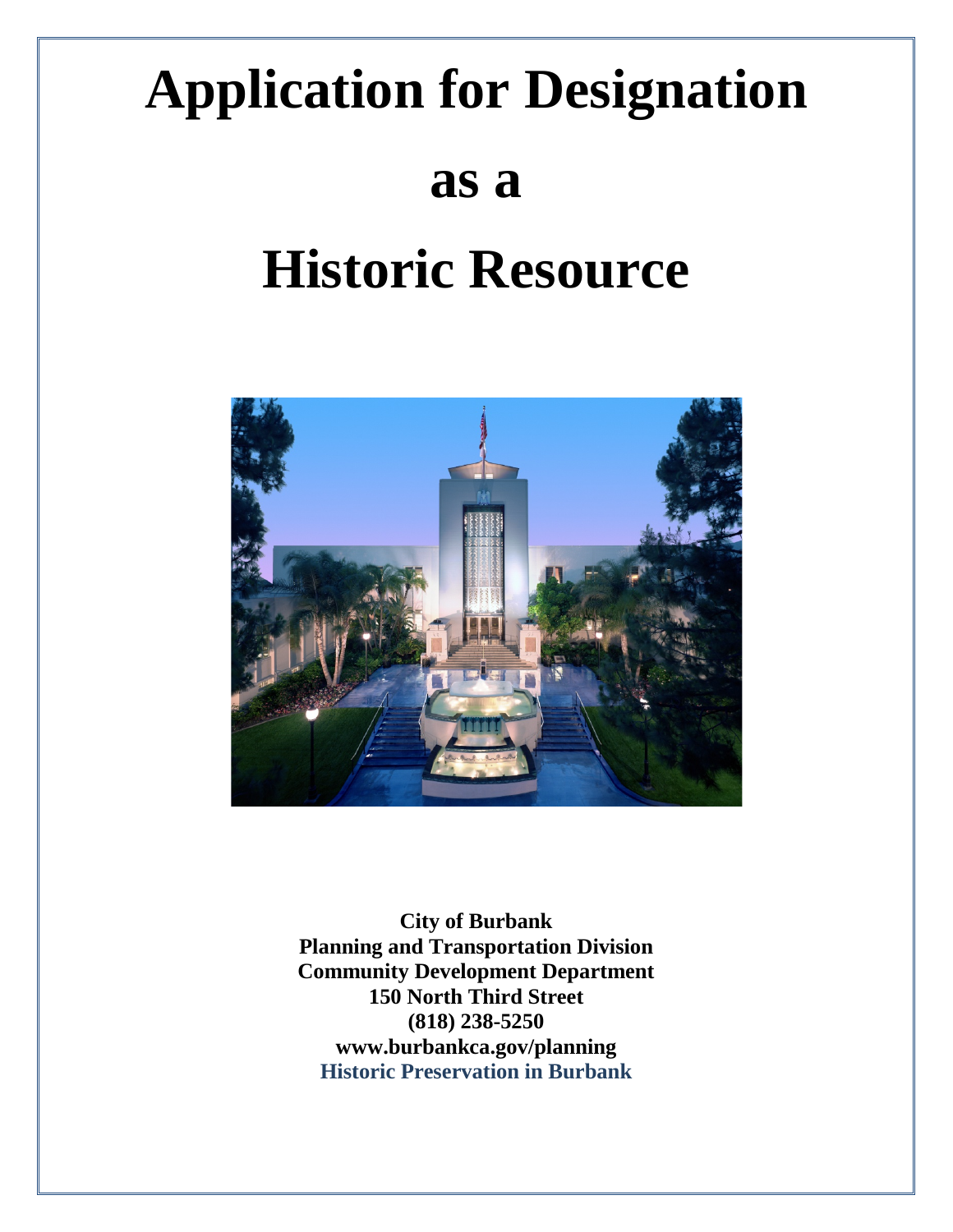In 2011 the Burbank City Council updated the City's historic preservation ordinance (Attachment A). The ordinance outlines the processes and procedures to designate a property as a Historic Resource. A Historic Resource is defined in the Burbank Municipal Code as, "any Resource that has special character or aesthetic value in the historic, cultural, architectural, archaeological, or social heritage of the City of Burbank."

#### **Significance of Designation**

Designation of a property as a Historic Resource demonstrates a commitment made by the property owner to preserving those improvements and features which reflect elements of the City's architectural and environmental heritage.

### **Responsibilities and Benefits of Designation**

The owner of a designated historical place or structure of merit is tasked with the responsibility to maintain and keep the property in good repair. Good repair is defined in BMC Section 10-1-930 as, "a level of maintenance and repair which clearly ensures the continued availability of the place or structure for lawful and reasonable uses, and which prevents deterioration, dilapidation and decay of any exterior portion of the place or structure."

In addition to protecting an important piece of Burbank's history, contributing to community sustainability through the conservation of older structures, and in some cases preserving the character of established neighborhoods, owners of designated properties may be eligible to apply for a variety of historic preservation incentives, including the *Mills Act*. The *Mills Act* is a contractually recorded agreement between the property owner and the City whereby the property owner receives property tax relief in exchange for a commitment to maintain and preserve a historic property for a minimum of ten years.

Designation of a property also ensures that the historical place or structure of merit will be preserved by all future owners. Following designation, the City records a signed covenant in the office of the County Recorder. The covenant runs with the land and is binding on all future owners. The covenant serves as notice of the designation of a historical place or structure of merit, and cannot be removed from the property without the consent of the City Council.

# **Process and Criteria for Designation**

**Step One:** In order to qualify as a historical place or structure of merit a property must meet **AT LEAST ONE** of the following criteria:

a) Is associated with events that have made a significant contribution to the broad patterns of Burbank's or California's history and cultural heritage.

b) Is associated with the lives of persons important in the past.

c) Embodies the distinctive characteristics of a type, period, region, or method of construction, or represents the work of an important creative individual, or possesses high artistic values.

d) Has yielded, or may be likely to yield, information important in prehistory or history.

Property owners are responsible for gathering sufficient documentation or other evidence that demonstrates that the property satisfies at least one of the above criteria. City staff will assist the property owner in gathering the required information; however ultimately it is up to the property owner to ensure that the property meets at least one of the qualifying criteria.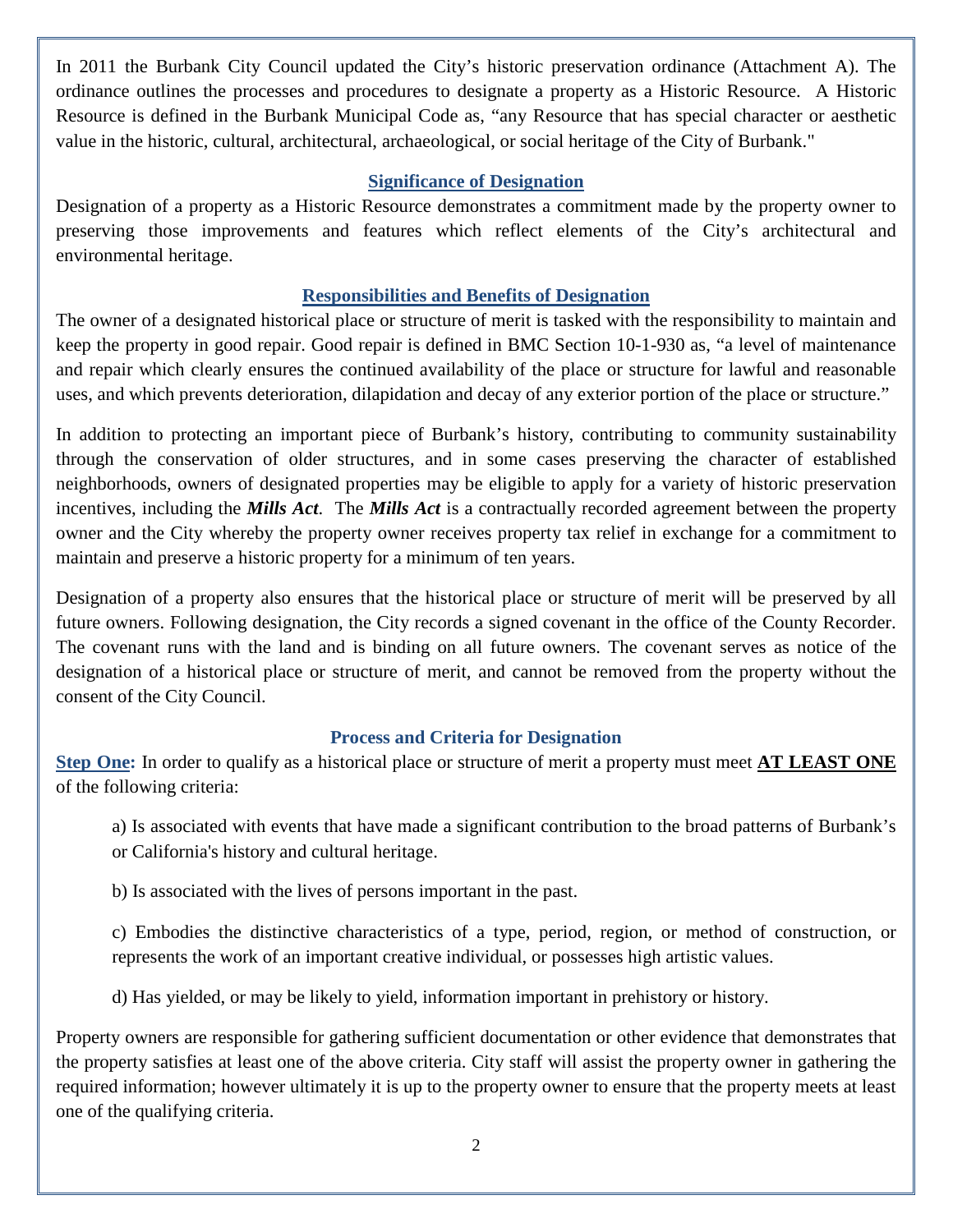**Step Two:** Once it has been determined that the property meets at least one of the qualifying criteria, the property owner must sign an "Application for Designation" (Attachment B) in order for the request to be placed on a Heritage Commission agenda. The Application for Designation also includes an agreement on behalf of the property owner to abide by the City's historic preservation regulations through the execution of a covenant recorded against the property if the application is approved by the City Council.

**Step Three:** The request will be placed on an agenda of the Heritage Commission for their review at a public meeting. The Commission will submit a written recommendation to the City Council focusing on the required eligibility criteria and incorporating its reasons in support or denial of the historical designation.

**Step Four:** The City Council, upon receipt of the recommendation, will set the matter for public hearing, provide at least fifteen days notice of the meeting date to the property owner of subject property, structure, or improvement, and thereafter will render its decision.

**Step Five:** If the City Council decides to designate a property as a historical place or structure of merit, the City will record the signed covenant in the office of the County Recorder. **Please note that the property owners are required to pay a small fee to record the covenant**. The covenant, which runs with the land and is binding on future owners, specifies which elements of the designated historic place, structure, improvement or contributor to a historic district are to be protected. The covenant also states that any alteration or removal of these elements must be done in accordance the City's Historic Preservation Regulations. Once recorded the covenant cannot be removed from the property without the consent of the City Council.

# **Permits to Alter a Designated Historic Resource**

Property owners of designated historic resources must obtain a "permit to alter a Historic Resource" in order to move, change the appearance of, make alterations to, demolish, or construct additions to any designated Historic Resource. The permit must be approved by the Heritage Commission before building permits can be issued for the work. The Heritage Commission may deny the proposed work or require changes to the proposed work if it determines that the work would negatively affect the value or significance of the historic resource.

#### **Exemptions from Permit Requirements**

In limited situations, owners are exempted from the requirement to obtain a permit to alter or remove an historic resource.

- 1. Ordinary Maintenance. Owners are permitted to perform ordinary maintenance and repair of any exterior architectural feature of any designated Historic Resource without a permit from the Heritage Commission. **Property owners must always check with Planning & Transportation Division staff prior to any maintenance or repair to ensure that it is exempted from the permit requirements.**
- 2. Public Safety. Construction, reconstruction, alteration, restoration or demolition of any feature that the Building Official certifies is required to maintain public safety because it presents an unsafe or dangerous condition is also exempted from the permit requirements.
- 3. Economic Hardship. An owner of a designated Historic Resource may apply to be allowed to alter the place or structure in such a manner as will adversely affect its distinctive significance, or to remove the structure, on the basis of extreme financial hardship. If the owner presents sufficient facts and evidence demonstrating to the Heritage Commission that failure to approve the application will cause an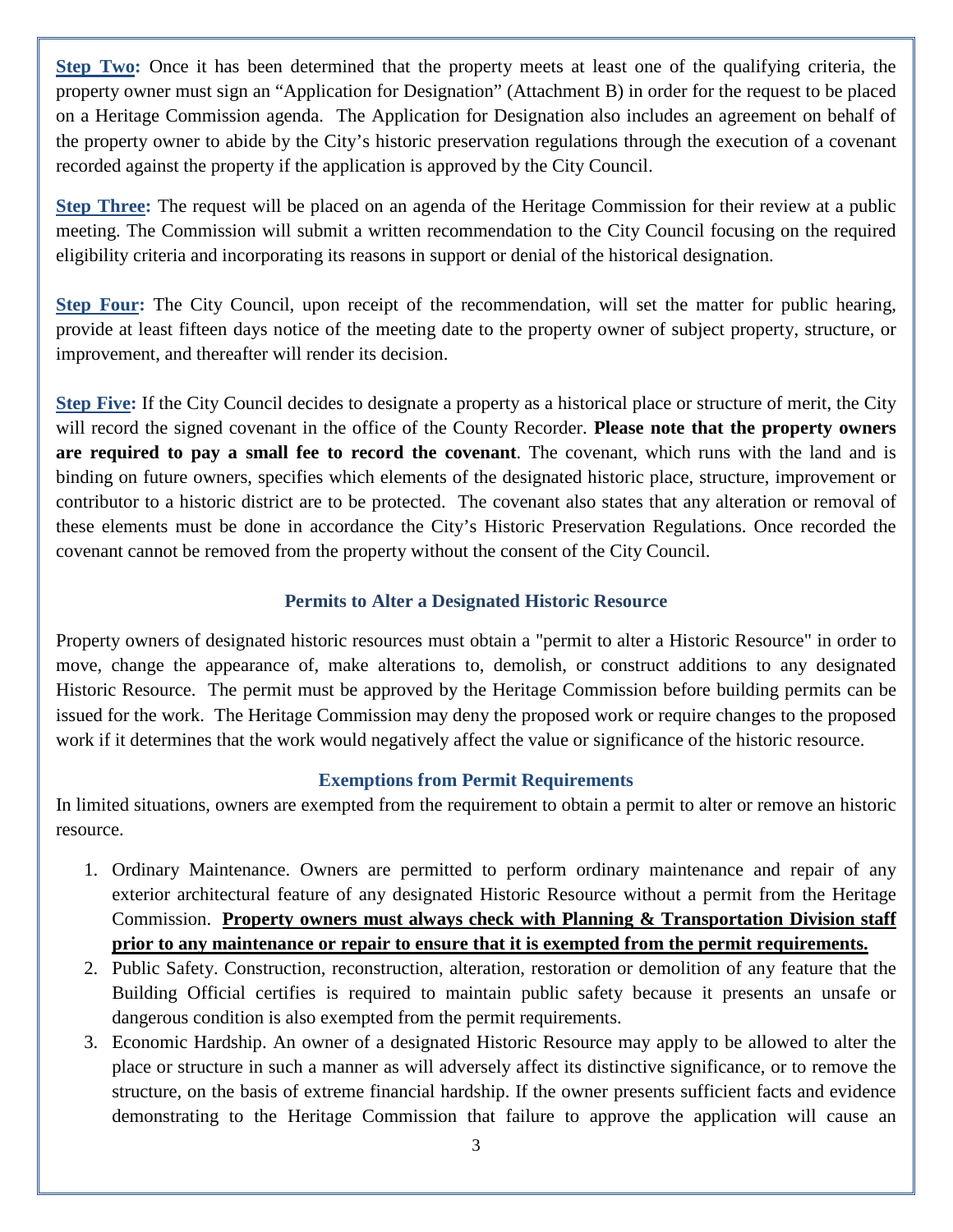immediate hardship because of conditions particular to the structure or other feature involved, and the economic damage to the owner of the property is unreasonable in comparison to the benefit conferred to the community, the Commission may exempt the work from the permit requirement.

#### **Staff Contact**

For more information, please contact Planning Staff at (818) 238-5250.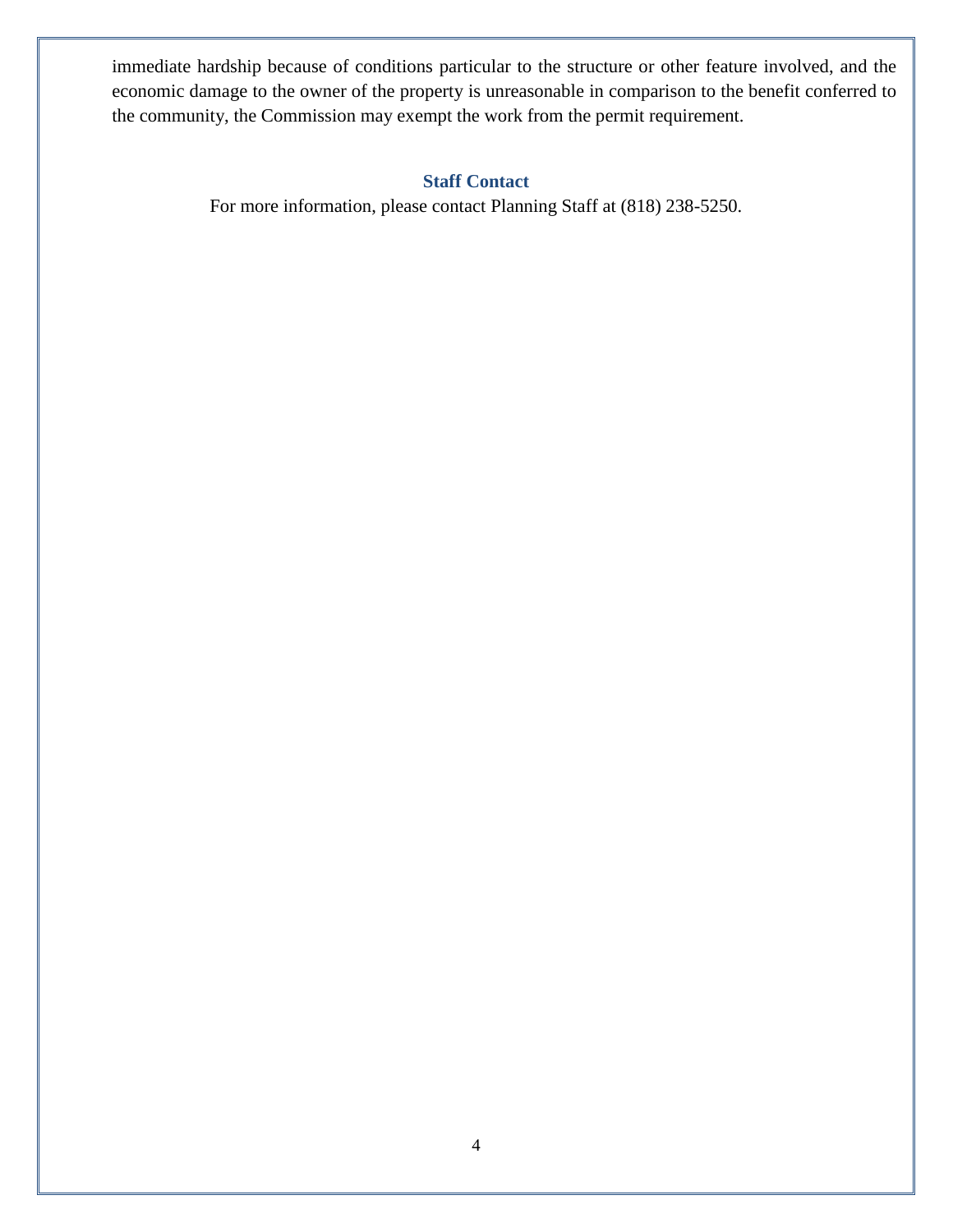#### **Attachment A**

### **Burbank Municipal Code Section Title 10, Division 6: Historic Preservation Regulations**

#### DIVISION 6. HISTORIC PRESERVATION REGULATIONS

10-1-925: PURPOSE: This Division may be referred to as the ―Historic Resource Management Ordinance. The intent of this Division is to recognize, preserve, and protect historic Resources in the interest of the health, prosperity, social and cultural enrichment, and general welfare of the people. The purpose of this Division is to:

a) Safeguard the heritage of the City by preserving Resources that reflect elements of the City's history;

b) Encourage public understanding and involvement in the historic, cultural, architectural, archaeological, and social heritage of the City;

c) Promote the private and public use and preservation of historic Resources for the education, appreciation and general welfare of the people;

d) Promote the conservation, preservation and enhancement of historic Resources;

e) Promote the conservation of energy and natural resources through the preservation and maintenance of historic Resources;

f) Discourage the demolition, destruction, alteration, misuse or neglect of Designated Historic Resources which represent an important link to Burbank's past;

g) Provide economic benefits to owners of qualifying historic Resources to ensure their continued maintenance and preservation; and

h) To make all information about historic Resources and historic preservation accessible and available to the public. [Added by Ord. No. 3381, eff. 10/15/94; Amended by Ord. No. 3812, eff. 6/24/11.]

10-1-926: CRITERIA FOR DESIGNATION OF HISTORIC RESOURCES: Prior to any Resource being approved as a Designated Historic Resource, the City Council shall find that the Resource satisfies one or more of the following criteria. The Resource:

a) Is associated with events that have made a significant contribution to the broad patterns of Burbank's or California's history and cultural heritage.

b) Is associated with the lives of persons important in the past.

c) Embodies the distinctive characteristics of a type, period, region, or method of construction, or represents the work of an important creative individual, or possesses high artistic values.

d) Has yielded, or may be likely to yield, information important in prehistory or history. [Added by Ord. No. 3381, eff. 10/15/94; Formerly numbered Section 10-1-927 and Amended by Ord. No. 3812, eff. 6/24/11.]

10-1-927: PROCEDURE FOR DESIGNATION OF HISTORIC RESOURCES: A. ELIGIBLE HISTORIC RESOURCES.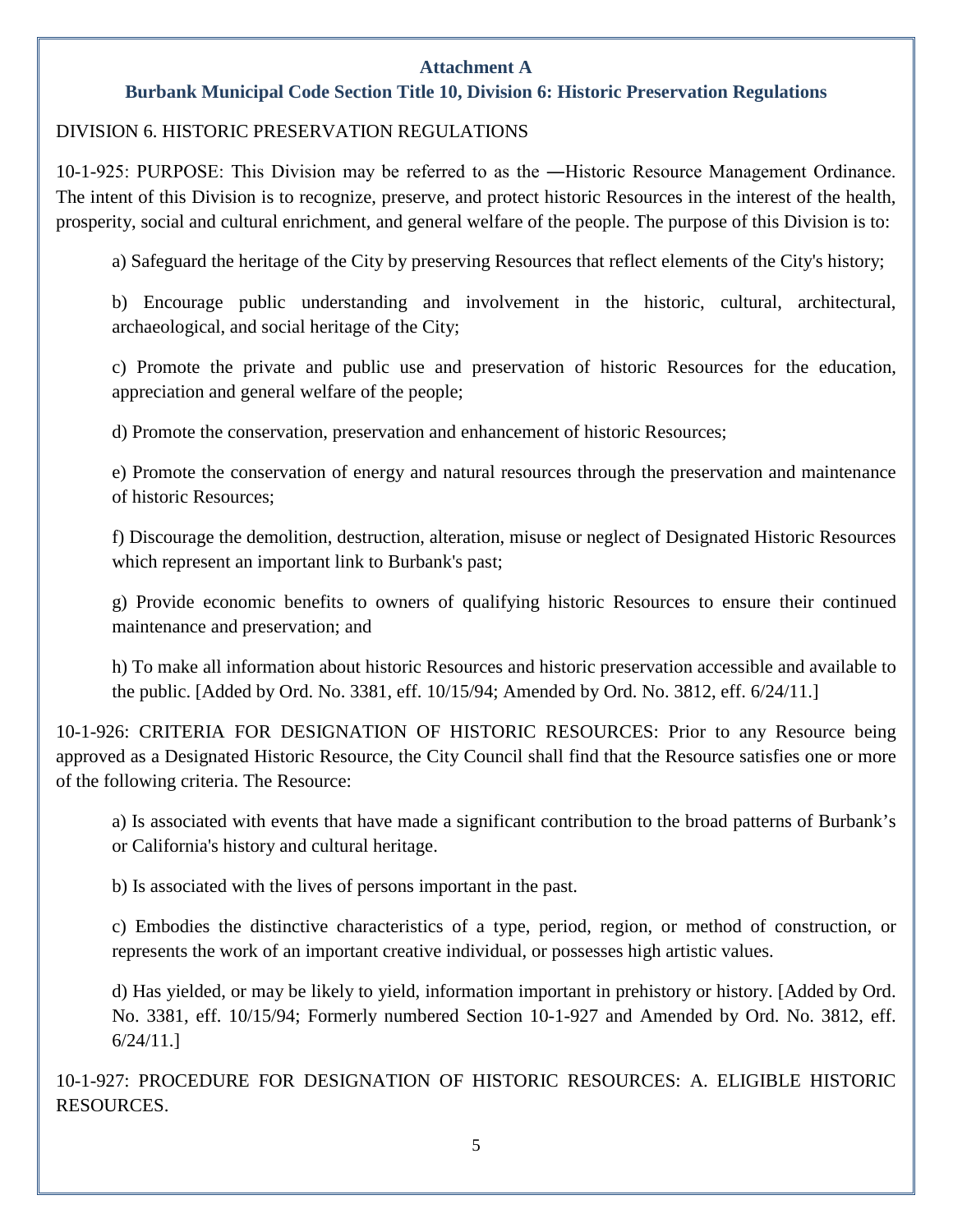(1) The Director may maintain a list of Eligible Historic Resources. The purpose of the list is to inform City staff, decision makers, and the public for future planning and decision making, and to inform property owners about the potential historic significance of their properties.

(2) Identification as an Eligible Historic Resource does not impose any obligations or requirements not otherwise required by law. Determination of eligibility and inclusion on the list does not constitute a determination of significance for the purposes of environmental review under the California Environmental Quality Act.

(3) Any person may request that the Director investigate a Resource to determine its eligibility. The request shall be made in writing, in a form deemed appropriate by the Director. The Director may require the requestor to submit information regarding the historic significance of the Resource including but not limited to photographs, plans, deeds, and any other materials that may provide information regarding the Resource. A fee for filing the request may be required if so specified in the Fee Resolution.

(4) If determined eligible, the Director shall identify the Resource as an Eligible Historic Resource.

B. APPLICATION FOR DESIGNATION. The owner of an Eligible Historic Resource may apply to have the Resource approved as a Designated Historic Resource. Such application shall be made in writing, in a form deemed appropriate by the Director. The application shall include the owner's consent to the designation and agreement to abide by the requirements of this Division through the execution of a covenant. The Director may require the owner to submit information regarding the historic significance of the Resource including but not limited to photographs, plans, deeds, and any other materials that may provide information regarding the Resource. An application fee may be required if so specified in the Fee Resolution.

#### C. HERITAGE COMMISSION REVIEW AND RECOMMENDATION.

Applications for approval of Designated Historic Resources shall be reviewed by the Heritage Commission at a public meeting. The Commission shall determine whether the Resource meets one or more of the criteria for approval as a Designated Historic Resource and, based on this determination, shall recommend to the City Council that the application be approved or denied. The Heritage Commission shall adopt a resolution stating its recommendation, focusing on the criteria set forth in Section 10-1-926, and incorporating its reasons in support or denial of the application.

#### D. COUNCIL DESIGNATES RESOURCE.

Following the Heritage Commission's consideration of the application, the City Council shall hold a public hearing to consider the application. The applicant shall be provided with at least 15 days notice of the hearing date. Following the public hearing, the City Council shall adopt a resolution to approve or deny the application based on the criteria specified in Section 10-1-927. If the application is approved by the City Council, the Designated Historic Resource shall be added to the City's Register of Historic Resources.

#### E. COVENANT TO BE RECORDED.

If the application is approved by the City Council, the City shall record a signed covenant in the office of the County Recorder at the Resource owner's expense. The covenant, which shall run with the land and be binding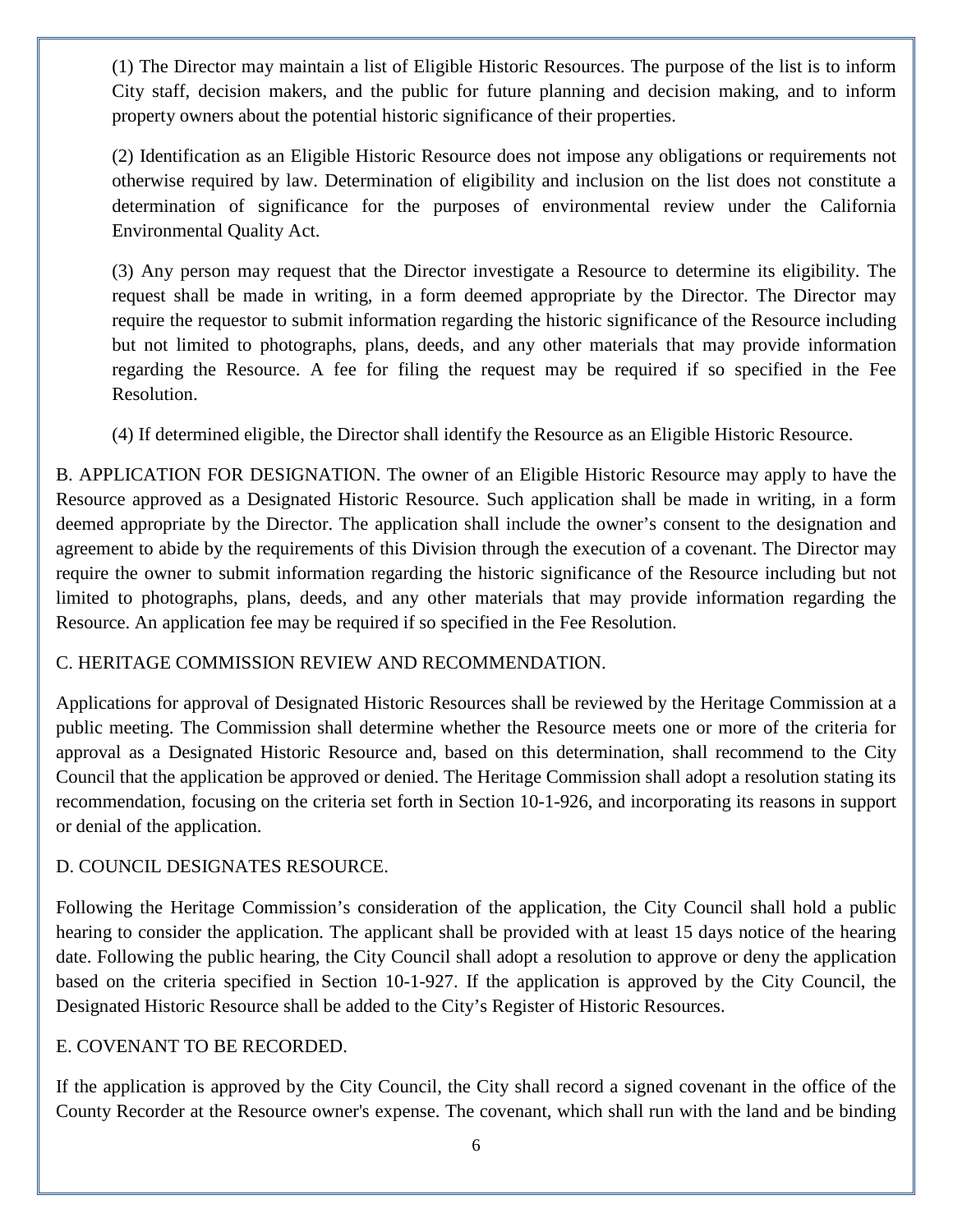on successors and assigns, shall specify which elements of the Designated Historic Resource are to be protected; and state that any alteration or removal of these elements shall be done in accordance with Section 10-1-928. This covenant shall serve as notice of the approval as a Designated Historic Resource, and shall not be removed from the property without the consent of the City Council. [Added by Ord. No. 3381, eff. 10/15/94; Formerly numbered Section 10-1-928 and Amended by Ord. No. 3812, eff. 6/24/11.]

# 10-1-928: PROCEDURES AND CRITERIA FOR ACTIONS SUBJECT TO REVIEW:

# A. PERMIT REQUIRED.

No person shall demolish, construct, move, change the appearance of or make alterations to any Designated Historic Resource without first obtaining a Permit to Alter a Designated Historic Resource. No building, demolition, or similar permit for such work shall be issued unless a Permit to Alter a Designated Historic Resource has been approved pursuant to this Section.

# B. PROCEDURES FOR REVIEWING A PERMIT TO ALTER A DESIGNATED HISTORIC RESOURCE.

1. An application for a Permit to Alter a Designated Historic Resource shall be filed with the Director. The application shall be made in writing in a manner deemed appropriate by the Director. The Director may require the applicant to submit such additional information and materials as may be necessary for a complete review of the application by the Heritage Commission. An application fee may be required if so specified in the Fee Resolution.

2. The Heritage Commission shall consider the application for a Permit to Alter a Designated Historic Resource at a public meeting. The Commission shall not approve the application unless it makes all of the following findings.

(a) The proposed alteration is consistent with the purpose and intent of the City's Historic Resource Management Ordinance.

(b) The proposed alteration will not adversely affect the significance or value of the Designated Historic Resource.

(c) The architectural style, design, arrangement, massing, texture, painted and unpainted surfaces, materials, and any other significant factors will not be affected in a way that detracts from the Designated Historic Resource or otherwise decreases the value of the Designated Historic Resource to the community.

3. In approving an application, the Heritage Commission may impose conditions or restrictions as it deems necessary or appropriate for the purpose of making the above findings. These conditions may require changes to the proposed alterations. The Heritage Commission shall adopt a resolution stating its decision and any imposed conditions.

4. A decision of the Heritage Commission regarding an application for a Permit to Alter a Designated Historic Resource may be appealed by any person to the City Council. Such appeal shall be submitted in writing in a form deemed appropriate by the Director and shall be accompanied by payment of an appeal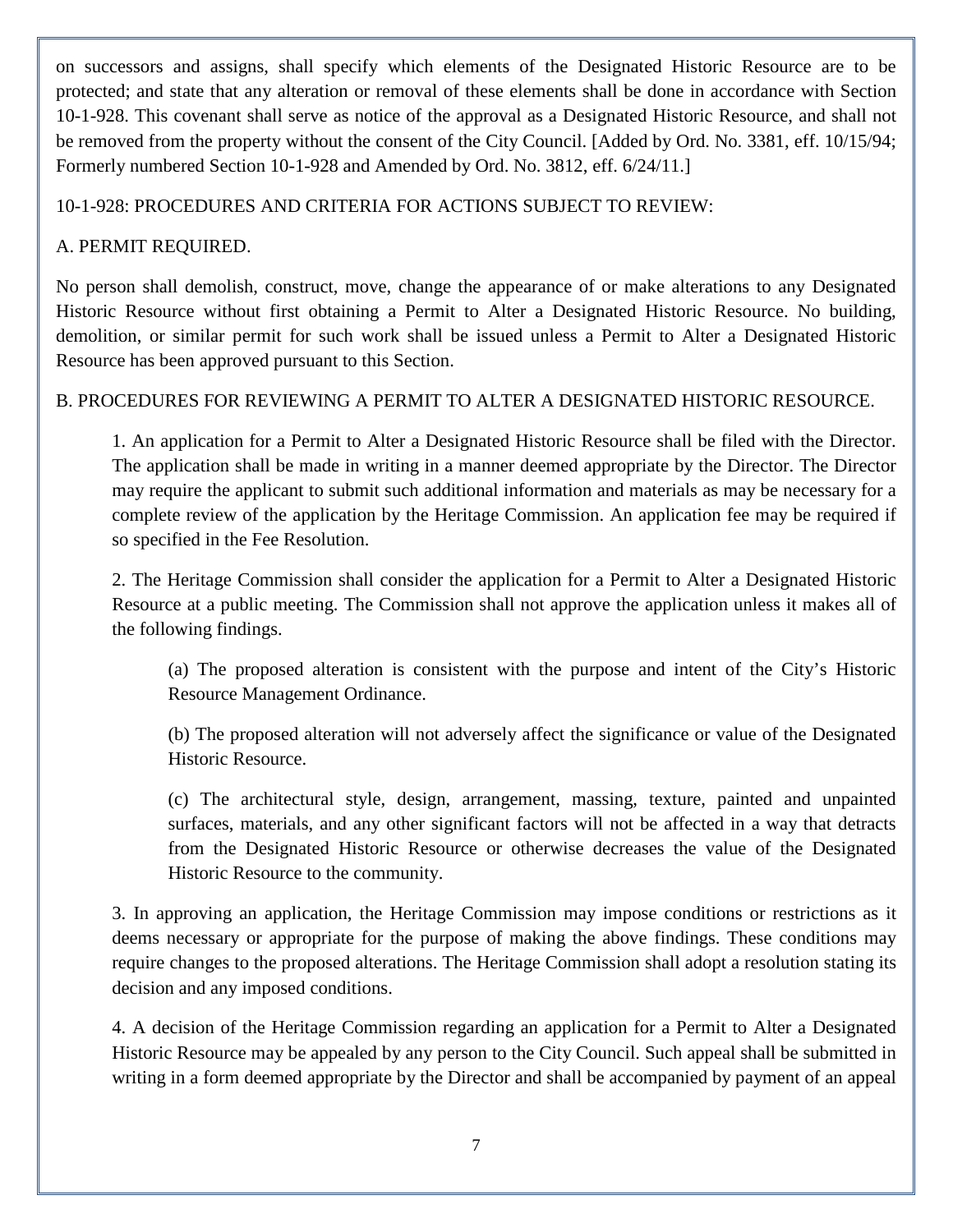fee if specified in the Fee Resolution. Any appeal shall be submitted within 15 days of the date the Heritage Commission adopts its resolution to approve or deny the permit.

5. The City Council shall hold a public hearing to consider an appeal of the Heritage Commission's decision. Notice of the hearing shall be provided to the Resource owner, permit applicant, and appellant at least 15 days prior to the hearing. Upon conclusion of the hearing, the City Council shall adopt a resolution approving or denying the application and imposing any conditions deemed appropriate.

# C. EXEMPTIONS TO REQUIREMENT FOR PERMIT TO ALTER A DESIGNATED HISTORIC RESOURCE.

1. Ordinary Maintenance and Repair. A Permit to Alter a Designated Historic Resource is not required for the ordinary maintenance and repair of any Designated Historic Resource, so long as such maintenance and repair does not involve a change in exterior design, material, or appearance. The Heritage Commission may authorize staff to develop and implement a procedure to approve ordinary maintenance and repair activities meeting the above description.

2. Public Health and Safety. A Permit to Alter a Designated Historic Resource is not required for construction, reconstruction, alteration, restoration or demolition that the Building Official certifies is required to protect public health or safety because of an unsafe or dangerous condition.

3. Economic Hardship. The owner of a Designated Historic Resource may request to be exempted from the permit requirement and carry out work that may adversely affect the value or significance of a Designated Historic Resource on the basis of extreme financial hardship or adversity. Such request shall be submitted by the owner and considered by the Heritage Commission (and City Council if appealed) in the same manner as an application for a Permit to Alter a Designated Historic Resource. The Director may require the owner to furnish material evidence supporting the request for exemption. The Heritage Commission, and City Council if appealed, shall approve the request for exemption only if all the following findings are made:

(a) Requiring the owner to obtain a permit, or preventing the owner from carrying out the requested work, would deprive the owner of all reasonable use of, or economic return on, the property on which the Designated Historic Resource is located.

(b) Requiring the owner to obtain a permit or preventing the owner from carrying out the requested work would cause an immediate hardship because of conditions unique to the specific Designated Historic Resource involved.

(c) The damage to the owner would be unreasonable in comparison to the benefit conferred to the community by the Designated Historic Resource. [Added by Ord. No. 3381, eff. 10/15/94; Formerly numbered Section 10-1-929 and Amended by Ord. No. 3812, eff. 6/24/11.]

#### 10-1-929: DUTY TO MAINTAIN STRUCTURES AND PREMISES:

The owner, lessees, and any other responsible persons shall take all steps necessary to maintain the Designated Historic Resource in good condition, and to prevent any deterioration or decay that would adversely affect the value or integrity of the Designated Historic Resource. Failure to maintain the Designated Historic Resource in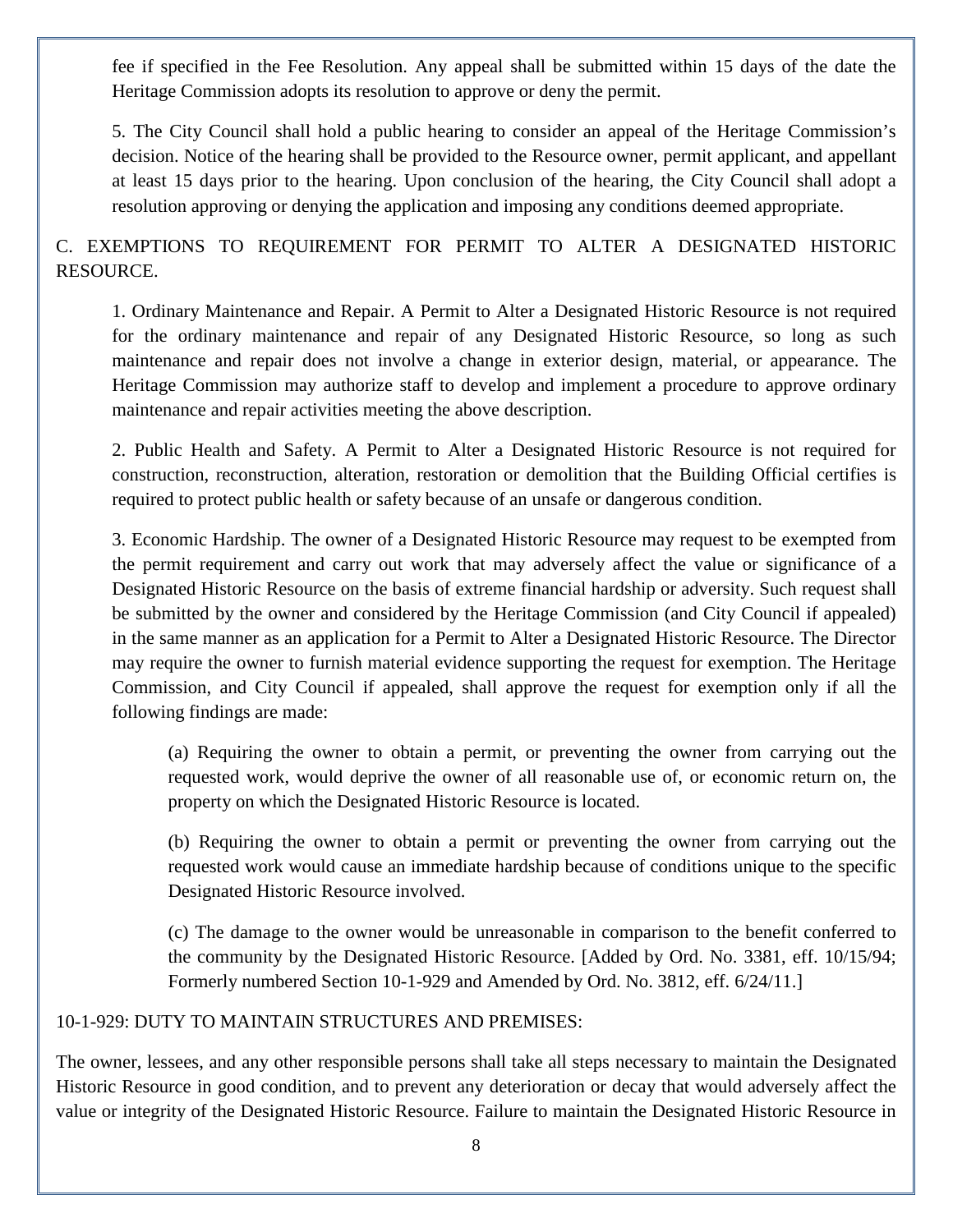accordance with this Section is a violation of the Burbank Municipal Code and is subject to prosecution. [Added by Ord. No. 3381, eff. 10/15/94; Formerly numbered Section 10-1-930 and Amended by Ord. No. 3812, eff. 6/24/11.]

#### 10-1-930: HISTORIC PRESERVATION INCENTIVES:

A. PURPOSE. The purpose of this Section is to implement the Mills Act which is set forth in California Government Code Sections 50280 et seq., and California and Revenue Code Section 1161, and as those sections may be amended from time to time (hereafter collectively, the ―Mills Act) in order to establish a process to enter into contracts with owners of property that has previously been designated as a qualified historic, as defined in the Mills Act, for property tax relief and for the preservation of those historic properties. The City has imposed a limit of three Mills Act contracts per year or a limit on the estimated unrealized property tax revenue loss at \$30,000 per year; however, the Council may waive the limitation in any specific case or Council may make a contract effective the following year.

#### B. APPLICATION REQUIREMENTS.

(1) Application. A property owner shall complete an application form provided by the Director. The application shall include, but not be limited to, the following:

a) Historic Property Description;

b) detailed proposed preservation work plan narrative which describes the improvements, maintenance and preservation over the life of the contract (which may be Exhibit B to the contract);

c) grant deed (with legal description of property which may be Exhibit A to the contract) and property ownership statement;

d) Historic Property Inspection report confirming how the work plan is consistent with the historic designation;

e) estimated property tax savings;

f) estimated cost of improvements and estimated timing for completion of improvements (which also may be used as Exhibit C to the contract);

g) photographs of property. The Director may set deadlines for submittal of applications in order to provide the County Assessor's Office with ample time to process the contract. In the event prioritization ranking is necessary, the Director reserves the right to create such procedures.

(2) Fees. The City may charge a fee to recoup all Mills Act contract processing and administrative costs if specified in the Burbank Fee Resolution or if specified in any Mills Act contract.

(3) City Review and Heritage Commission recommendation. Once the application is complete, the Director shall, after providing the property owner with at least fifteen (15) days notice, request the Heritage Commission to review the application, and to make recommendations to the City Council on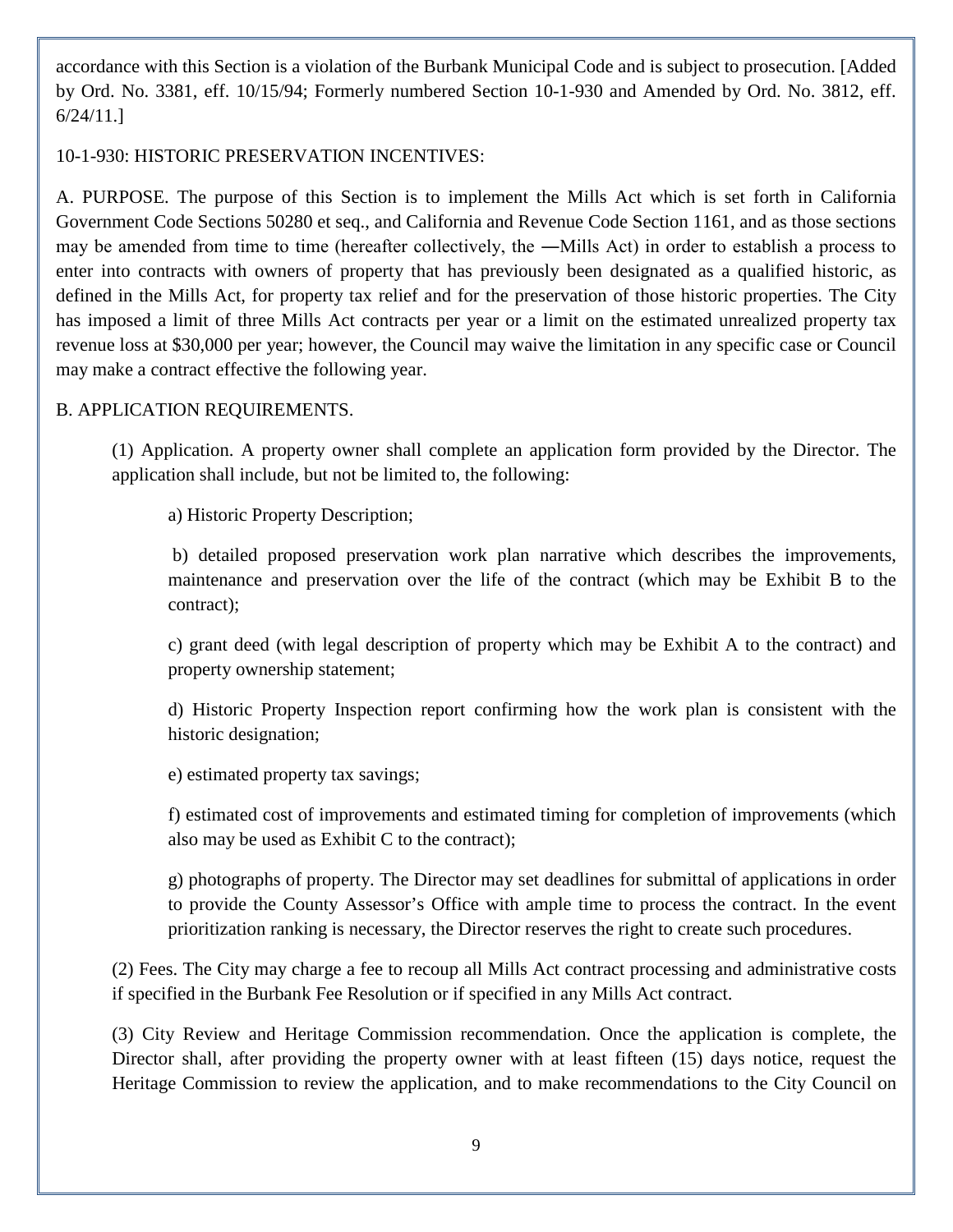the merits of the proposed application. The Commission may propose modifications to the work plan as it deems necessary.

(4) City Council Action. The Director shall request Council consideration of the Mills Act contract, after providing the property owner with at least fifteen (15) days notice. Council may in its sole and absolute discretion authorize the Director's execution of the Mills Act contract.

# C. PROVISIONS IN MILLS ACT CONTRACTS.

(1) The required provisions of a Mills Act contract between the City and the property owner shall be those specifically required by the Mills Act, as well as any other requests by the City Council, which may include the following:

(a) Term: The term of the contract shall be a minimum of ten (10) years. On the anniversary date of the contract, or such other date as specified in the contract, a year shall be automatically added to the initial term of the contract unless a notice of nonrenewal is given to the owner at least sixty (60) days prior to the renewal date. In the event the property owner chooses to terminate the contract, then the property owner shall provide the Director with a notice of nonrenewal at least ninety (90) days prior to the renewal date.

(b) Verification of Compliance with Work Plan. The owner will agree to permit periodic examination of the interior (if applicable) and exterior of the property, as may be necessary to verify the owner's compliance with the contract. Owner will agree to allow City to photograph the historic property. Owner further will agree to provide any information requested to ensure compliance with the contract. The City is not obligated to inspect, and annual self certification of compliance may be required as provided for in subsection (d).

(c) Recordation of Contract. The contract shall be recorded by the Los Angeles County Recorder's office and shall be binding on all successors-in-interest of the owner. The City Clerk shall record the contract, at applicant's cost, no later than twenty days (20) days after the City enters into the contract.

(d) Notice to State. The Owner shall provide written notice of the contract to the State of California Office of Historic Preservation within six months of entering into the contract.

(e) Annual Report Required. The contract shall require the owner to file an annual report, on its progress of implementing the work plan or restoration or rehabilitation with the Director until the work has been completed to the satisfaction of the Director. Thereafter, during the term of the contract, on an annual basis, the owner shall provide a report on the maintenance of the property, which report may require documentation of the owner's expenditures and actions taken to maintain the qualified historic property.

(f) Cancellation of Contracts. The contract shall expressly provide for the City's authority to cancel the contract if the City determines that the owner has breached the contract either by his or her failure to restore or rehabilitate the property in accordance with the approved plan; by the failure to maintain the property as restored or rehabilitated; or if the owner has allowed its property to deteriorate to the point that it no longer meets the standards for a qualified historic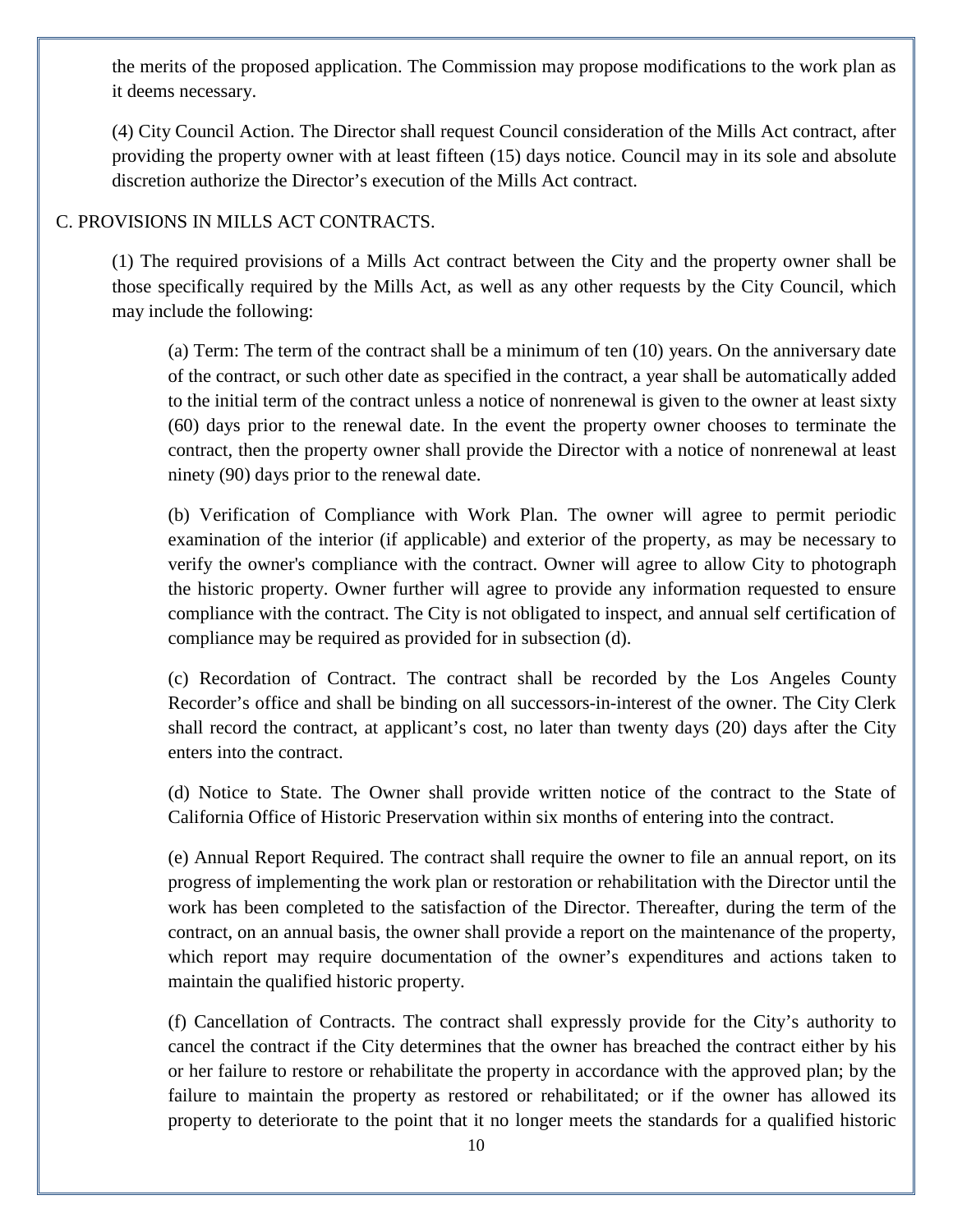property. No contract can be cancelled until the Council has given notice of, and held a public hearing on, the matter. Notice shall be mailed to the owner and published at least once in a newspaper of general circulation in accordance with the Mills Act.

(g) Alternative to Cancellation if breach. As an alternative to cancellation, the City may bring an action for specific performance or other action necessary to enforce the contract.

(h) Cancellation Fee. The contract may also reiterate the Mills Act requirement of a cancellation fee. If the City cancels the contract, the owner shall pay the State of California a cancellation fee of twelve and one-half percent (12 1/2%) of the current market value of the property, as determined by the county assessor as though the property was free of the contractual restriction.

(i) Force Majeure Cancellations. The contract may require that in the event preservation, rehabilitation, or restoration of the qualified historic property becomes infeasible due to damage caused by natural disaster (e.g., earthquake, fire, flood, etc.), the City may cancel the contract without requiring the owner to pay the State of California the above-referenced cancellation fee as a penalty subject to concurrence by the County Assessor. However, in this event, a contract may not be cancelled by the City unless the City determines, after consultation with the State of California Office of Historic Preservation, in compliance with Public Resources Code Section 5028, that preservation, rehabilitation, or restoration is infeasible.

(j) Work Plan Amendments including Improvements or Schedule. The contract may provide that modifications to the approved work plan require review and approval by the Heritage Commission.

D. MILLS ACT CONTRACT. The Director and the City Attorney shall prepare and maintain a current Mills Act contract with all required provisions specified by state law and this section. [Added by Ord. No. 3381, eff. 10/15/94; Formerly numbered Section 10-1-931 and Amended by Ord. No. 3812, eff. 6/24/11.] 10-1-931: [Added by Ord. No. 3779, eff. 5/7/10; Deleted by Ord. No. 3812, eff. 6/24/11.]